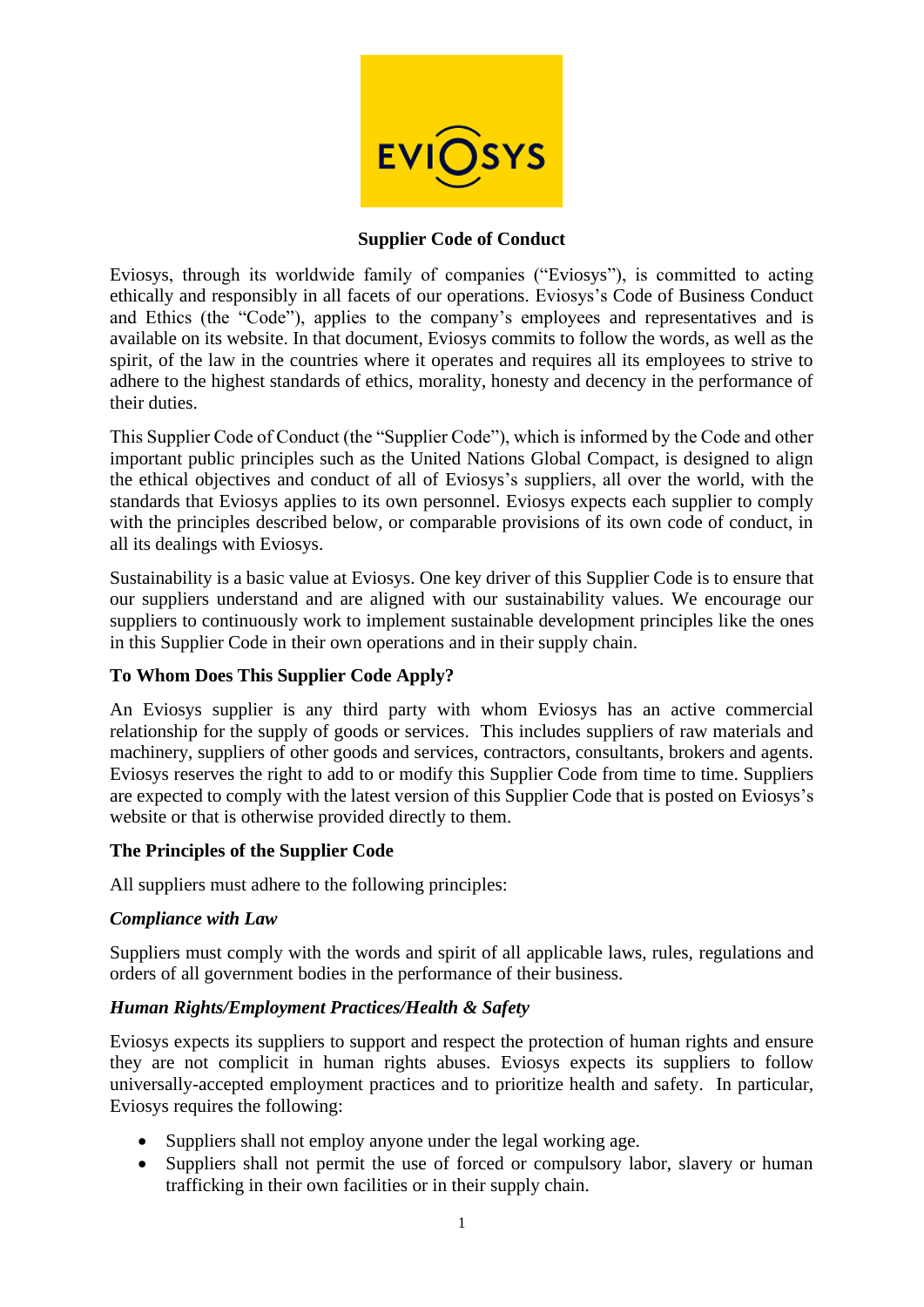

- Suppliers shall provide a workplace free from harassment, including sexual, verbal, physical or demonstrative behavior that creates an offensive, hostile or intimidating environment.
- Suppliers shall not discriminate against current or prospective employees on grounds of race, ethnicity, color, national origin, ancestry, nationality, citizenship, religion, age, gender (including gender identity or expression), sexual orientation, disability, genetic information, uniformed service, veteran's status or any other characteristic protected by applicable law, ordinance or regulation.
- Suppliers shall endeavor to provide a safe work environment in compliance with all applicable laws or, in the absence of applicable laws, best industry practices. Suppliers shall take actions to minimize accidents, injury and illness during the course of work.
- Suppliers shall recognize the rights of freedom of association and collective bargaining under applicable law.
- Suppliers shall comply with all applicable labor laws, including those related to wages, overtime, vacations, absences, disability, maximum working hours and legal right to work.

### *Environment*

At Eviosys, environmental commitment is a fundamental part of our business philosophy. We recognize that the protection of human health and the environment is a sound business practice that conserves resources and safeguards employees, customers, the general public and the environment.

Any responsible enterprise should consider the potential environmental impacts of daily business decision-making processes along with opportunities for conservation of natural resources, source reduction, material recycling, and pollution control to ensure cleaner air and water and the reduction of landfill wastes. Eviosys requires its suppliers to conduct business in accordance with all applicable environmental laws and highly recommends that its suppliers adopt sustainable practices in the conduct of their operations so as to conserve natural resources and minimize their environmental impact.

#### *Business Integrity and Anticorruption*

In support of Eviosys's values of ethics, morality, honesty and decency in its work, Eviosys requires the following of its suppliers:

*Antitrust/Competition Law Compliance* - Suppliers will fully comply with the antitrust and competition laws of the countries in which they do business. For example, suppliers will not engage in collusive bidding, price fixing, price discrimination or any other unfair trade practices in violation of applicable antitrust and competition laws.

*Anti-Bribery/Anti-Corruption* - No Eviosys employee or supplier or other third party acting on behalf of Eviosys may pay, offer or promise to pay, or authorize payment to any party, public or private, in any country, in order to secure an improper benefit for Eviosys. Nor may they accept, demand, request or solicit such payment. Suppliers shall not make, offer, request, or accept any improper payment to or from Eviosys personnel or otherwise in connection with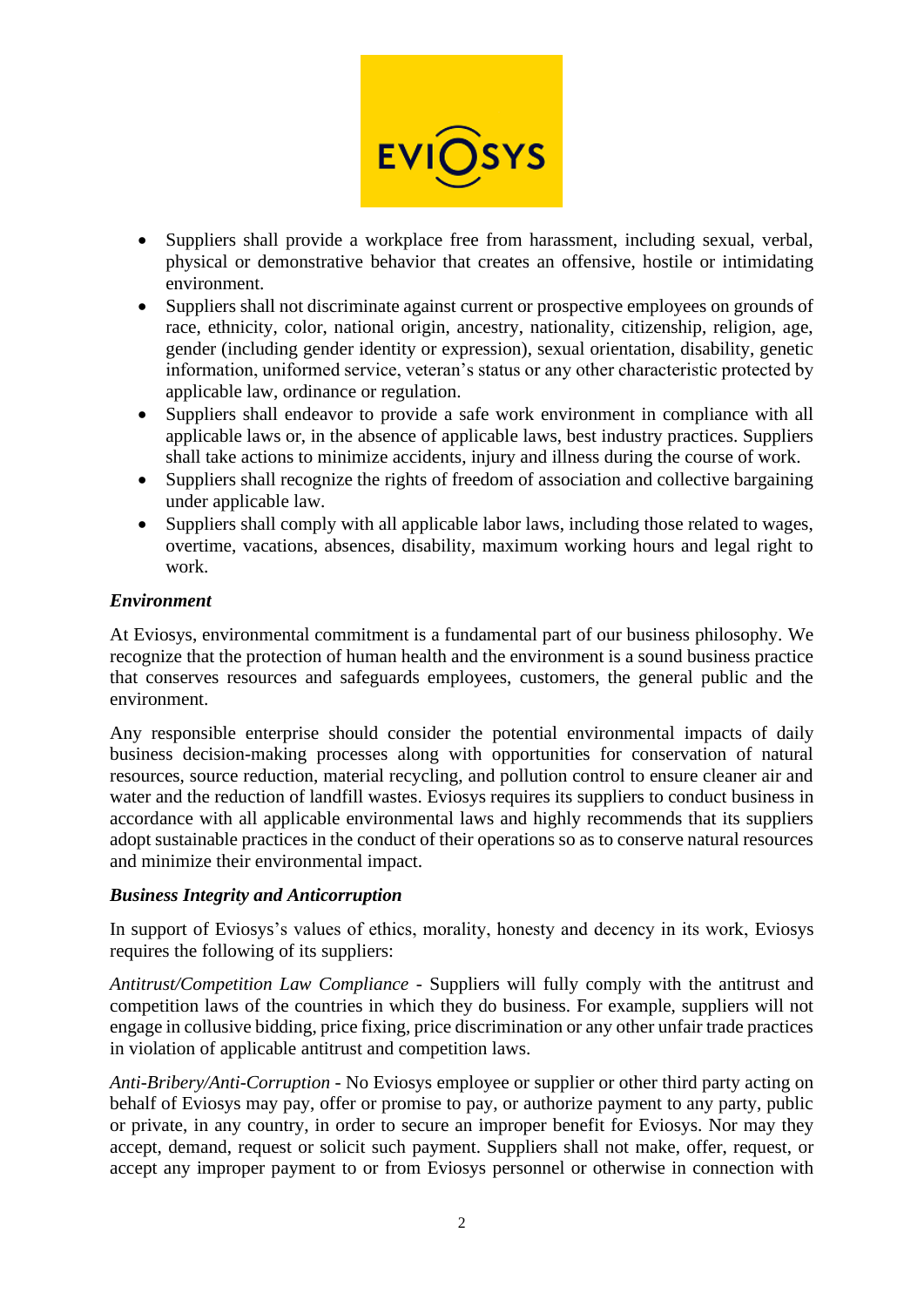

business related to Eviosys. Reasonable, noncash gifts having a token or nominal (modest) value, as well as reasonable meals and entertainment for legitimate business purposes, are acceptable provided they are not intended and cannot be construed as bribes, kickbacks or other forms of compensation to the Eviosys recipient. The giving to any Eviosys personnel of any cash gift (including cash equivalents such as gift cards, stocks or bonds) or any personal loan is strictly prohibited regardless of value.

# *Conflicts of Interest*

Eviosys's personnel are expected to act always in the best interest of Eviosys and to avoid any actual, potential or perceived personal, business or other conflicts of interest. Eviosys expects its suppliers to support this requirement by immediately reporting to Eviosys any actual, potential or perceived conflict of interest that may arise in our relationship.

### *Confidentiality*

Suppliers who receive information from or on behalf of Eviosys on a confidential basis shall maintain that confidentiality and shall use the information only in the performance of their obligations to Eviosys.

#### *Intellectual Property Protection*

Suppliers shall respect the intellectual property rights of Eviosys and others and comply with their legal and contractual obligations to Eviosys with respect to the protection of all intellectual property provided to them by or on behalf of Eviosys.

#### *International Trade*

Supplier confirms that neither it nor any of its shareholders, beneficial owners, directors or executive management are listed as Designated Persons or Specially Designated Nationals, by any of the EU, UK or US, and are not located or resident in jurisdictions subject to comprehensive sanctions (including Syria, Iran, North Korea, Crimea and Cuba).

Suppliers shall assist Eviosys by complying with all trade laws applicable to Eviosys in the performance of their obligations. Those trade laws include EU and U.S. trade sanctions laws, export controls laws, import laws and laws regarding supply chain security and sustainability, including laws related to the origin of goods or services that suppliers provide to Eviosys and laws relating to human rights (**"International Trade Laws**").

Supplier confirms that it will not do anything or otherwise cause Eviosys to be exposed to any potential sanctions or penalties for non-compliance with International Trade Laws.

#### *Data Protection*

Suppliers shall respect privacy rights and comply with all applicable laws relating to data protection and data security.

# *Origin Mapping*

Suppliers must be capable of disclosing potential sources of primary origin associated with the products or services provided to Eviosys. If requested by Eviosys, suppliers will provide supply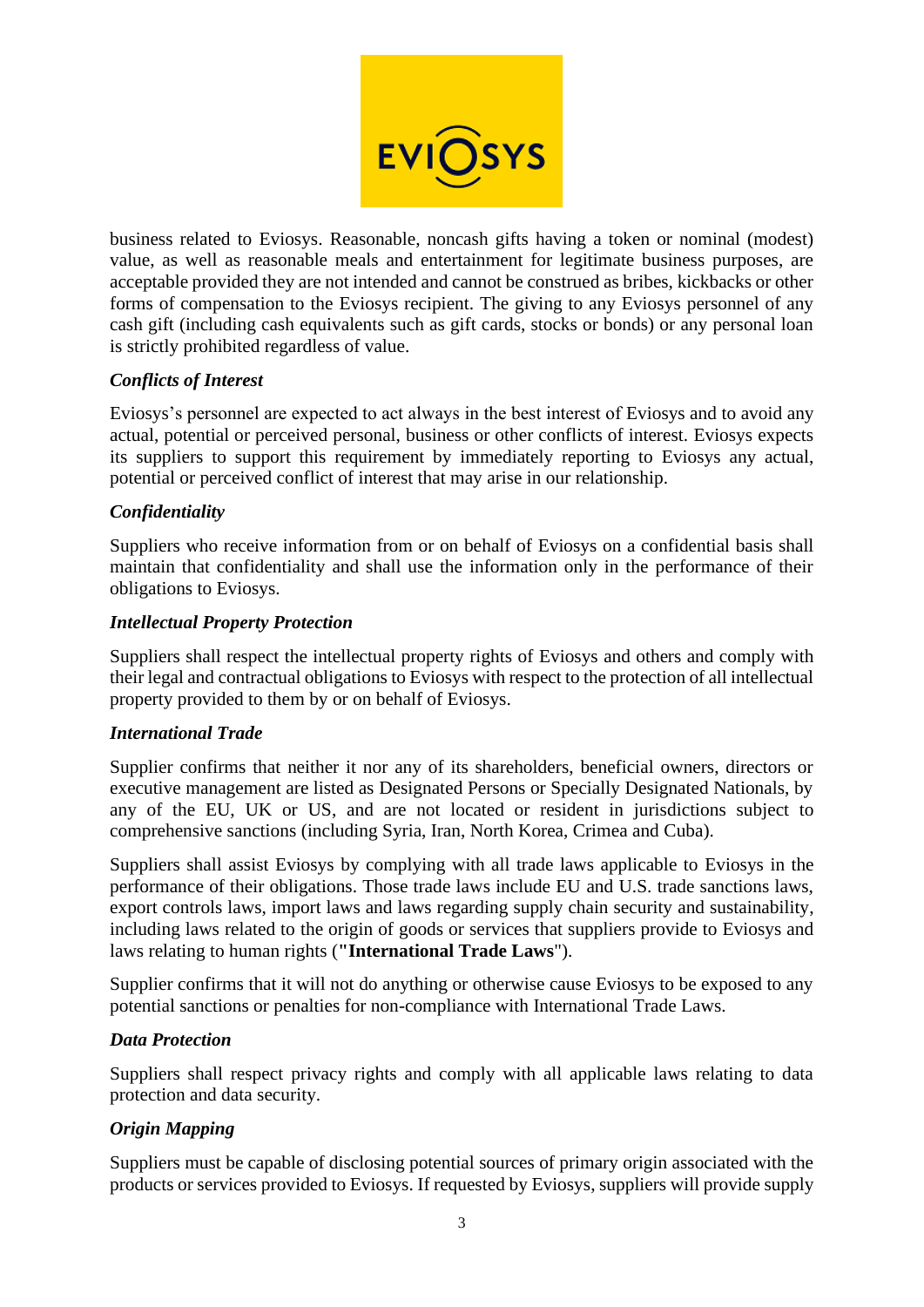

chain mapping back to the origin. This obligation applies to, for example, certain conflict minerals. Eviosys expects suppliers to advise Eviosysif their products contain conflict minerals, or if for any other reason the origin of a product may cause Eviosys to violate EU, U.S., or other laws applicable to Eviosys.

# *Financial Controls*

Suppliers shall maintain strong financial controls and keep complete and accurate records of all business operations and transactions involving Eviosys in accordance with applicable retention policies and laws. Participation in money laundering or the financing of terrorists or criminal activities in any way is strictly prohibited. Eviosys reserves the right to conduct a financial audit, or to otherwise review supplier books, records, and controls related to Eviosys, to assess supplier's compliance with this Supplier Code and other obligations supplier has to Eviosys, and the supplier will cooperate with Eviosys in this process.

# **Continuous Improvement**

Striving for excellence and continuous improvement is an important facet of how Eviosys conducts business. Eviosys encourages and recommends suppliers to:

- Continuously improve their products and/or services so as to improve quality, reduce cost and minimize the impact of their products on the environment.
- Maintain accurate supply chain records.
- Identify, set targets and implement action plans for reducing environmental impacts in the areas of water, wastewater, energy, greenhouse gas emissions, waste, landfill use and packaging.
- Strive to reduce their environmental footprint, commit to continuous improvement on sustainability issues, and support the achievement of the goals of Eviosys's sustainability program.
- Source raw materials from sustainable sources where compatible with the needs of Eviosys's production processes.

#### **Accountability and Compliance**

Eviosys recommends that suppliers implement appropriate policies, management systems, procedures and staffing to meet the expectations of this Supplier Code. Eviosys expects suppliers to effectively communicate to personnel the standards to which the supplier is committed, as well as relevant laws, regulations and protections.

Eviosys reserves the right to require proof of compliance with this Supplier Code (or the equivalent provision of a supplier's code of conduct), which Eviosys may require in the form of a certification of compliance, a review of the supplier's supporting documentation and records or other appropriate evaluative format. If the supplier is not in compliance, Eviosys reserves the right to review the non-compliance with the supplier and require the supplier to take corrective measures to cause compliance. Eviosys reserves the right to terminate the supplier relationship with immediate effect in respect of any non-compliance by the supplier with the provisions in this Supplier Code relating to "Business Integrity and Anticorruption" and "International Trade". Eviosys may also require suppliers to attend training on compliance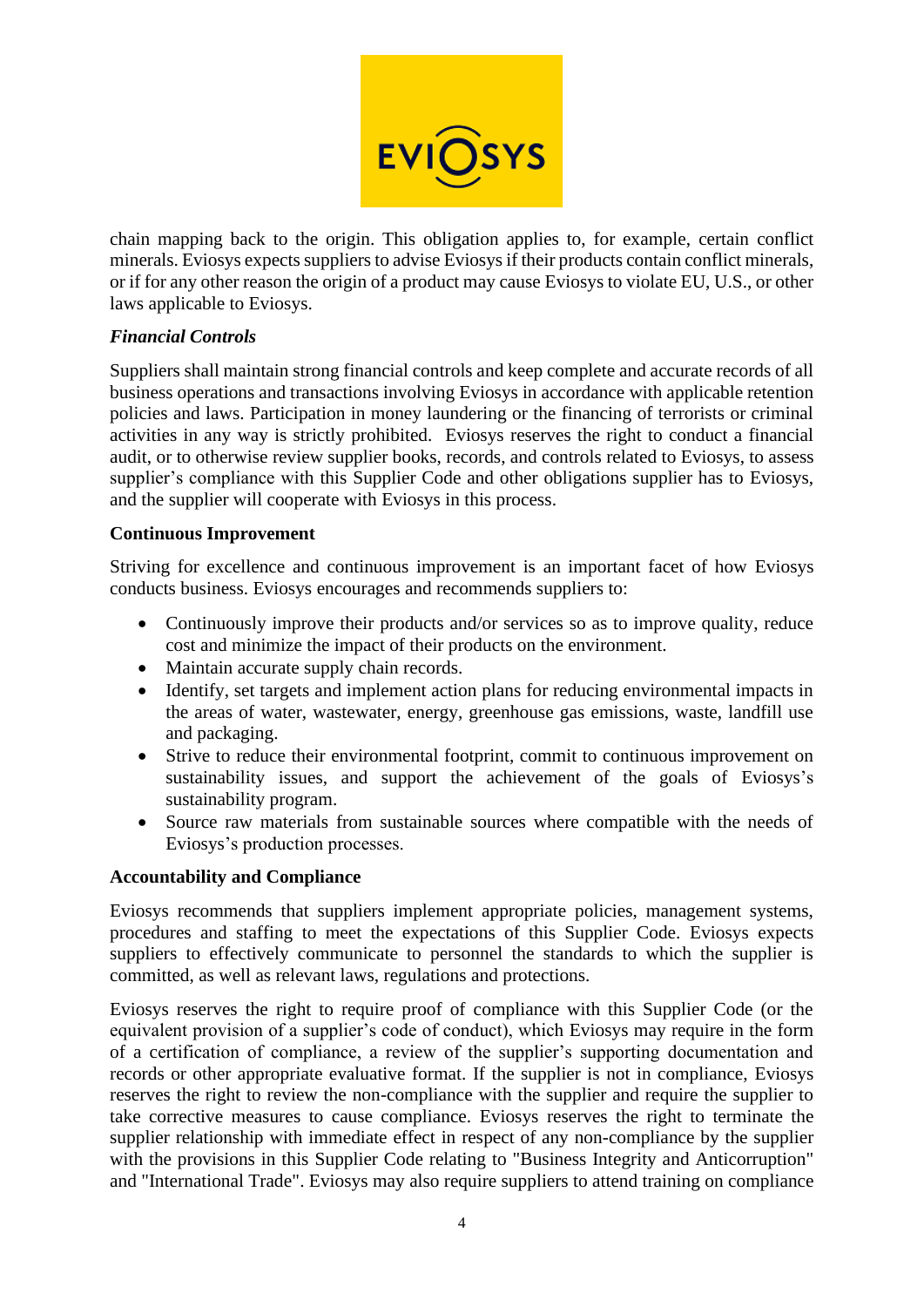

with this Supplier Code and/or laws applicable to the supplier in conducting business on behalf of Eviosys.

Nothing in this Supplier Code is meant to supersede any more specific provision in a particular contract, and to the extent there is any inconsistency between this Supplier Code and any other provision of a particular contract, the contract provision will control.

# **REPORTING VIOLATIONS.**

As further detailed in the Code, any supplier who becomes aware of any existing or potential violation of this Policy is strongly encouraged to report the concern to the Compliance Officer or the Legal Department. If you believe that you need to keep your concern confidential, you may also report your concern using the Ethics Reporting Hotline, as follows:

- **Website: [https://www.lighthouse-services.com/eviosys \[lighthouse-services.com\]](https://urldefense.com/v3/__https:/www.lighthouse-services.com/eviosys__;!!PTGQQmqz!4I3voUKHfRiODzzbXYmAi_9HCRq0j-wPDPu1yn2x-BWK3HgpV2OaGwBghcWfq74KwWWGlg$)**
- **Anonymous Reporting App: Keyword: Eviosys**
	- o Detailed instructions [here \[lighthouse-services.com\]](https://urldefense.com/v3/__https:/www.lighthouse-services.com/documents/Using*20the*20Lighthouse*20Anonymous*20Reporting*20App.docx__;JSUlJSU!!PTGQQmqz!8biyak0SWmG_WVEqdj41InhhOmiw_4eUyG9v3oKxioTKBr9o0BJ-zuOq19tr3Rb5zQPwzA$)
- **Toll-Free Telephone:**
	- o **800-603-2869** (must dial country access code first [click here \[lighthouse](https://urldefense.com/v3/__http:/www.lighthouse-services.com/documentlink/International*20Toll-free*20Hotline*20Access*20Instructions.pdf__;JSUlJQ!!PTGQQmqz!8biyak0SWmG_WVEqdj41InhhOmiw_4eUyG9v3oKxioTKBr9o0BJ-zuOq19tr3RaNeMOcQg$)[services.com\]](https://urldefense.com/v3/__http:/www.lighthouse-services.com/documentlink/International*20Toll-free*20Hotline*20Access*20Instructions.pdf__;JSUlJQ!!PTGQQmqz!8biyak0SWmG_WVEqdj41InhhOmiw_4eUyG9v3oKxioTKBr9o0BJ-zuOq19tr3RaNeMOcQg$) for access codes and dialing instructions)
- **E-mail:** [reports@lighthouse-services.com](mailto:reports@lighthouse-services.com) (must include company name with report)
- **Fax:** +1 (215) 689-3885 (must include company name 'Eviosys' with report)

Reported complaints and concerns will be communicated and investigated, as appropriate, in accordance with the Eviosys compliance program. No one should report any existing or potential violation to any person who is involved in the matter giving rise to the existing or potential violation.

Every person who receives a complaint or a report alleging or regarding an actual or potential violation of the Code should encourage the person reporting it to communicate with the Compliance Officer or another member of the Legal Department. The person receiving the complaint or report may also communicate with the Compliance Officer or Legal Department if needed.

#### **Anonymous Reporting**

When using the Ethics Reporting Hotline, the complainant may remain anonymous. However, we encourage anyone making a report to identify themselves to facilitate follow‐up and investigation as, in some cases, anonymity may hinder a full investigation of the issue. The